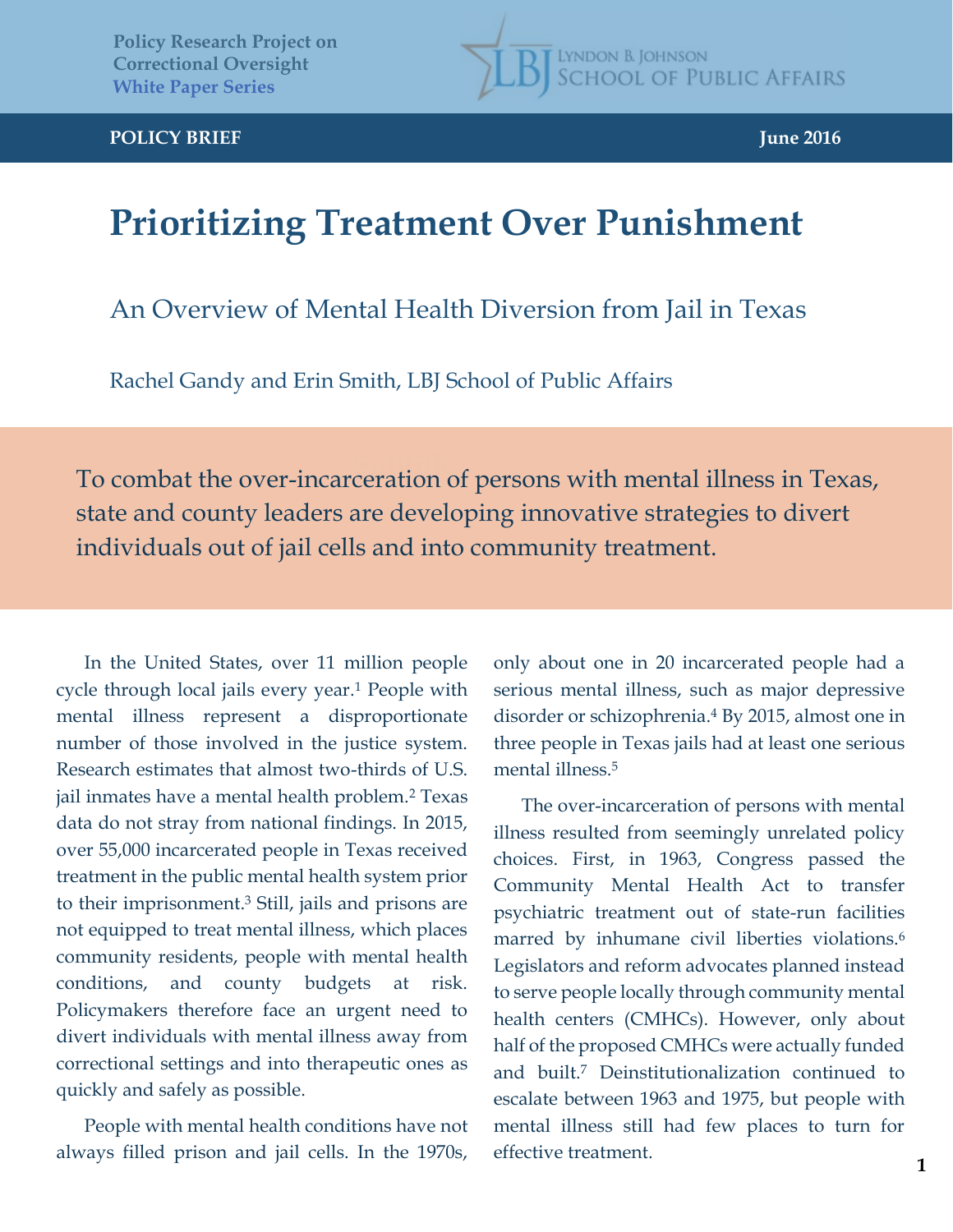#### **POLICY BRIEF June 2016 POLICY BRIEF June 2016**

Then, in the 1980s, politicians shifted their focus away from state psychiatric hospitals and toward prisons. As crime rates grew, lawmakers across the country passed tough-on-crime legislation and approved prison construction plans.8 Unable to find adequate community services, people with mental illness became increasingly trapped in the expanding justice system. Here, their behaviors were viewed first and foremost as criminal rather than symptomatic of treatment needs.

The attempt to decentralize mental health treatment thus combined with the nation's prison boom to create a new problem – **the criminalization of mental illness**.

Though people with mental illness are disproportionately incarcerated, their diagnoses are only weakly linked to violence. Despite public fears that often connect mental illness to mass shootings, people with mental illness commit only about 4% of the nation's violent crimes.<sup>9</sup> Conversely, this group is disproportionately victimized by violence.10 When they do violate the law, most people with mental illness are incarcerated for minor offenses that do not threaten public safety. Mental illness alone is not a predictor of criminality; instead, it heightens people's visibility to law enforcement<sup>11</sup> and hampers their ability to change their behaviors.12

The over-incarceration of people with mental illness creates three distinct consequences. First, even short periods of incarceration can worsen a person's mental health. Incarcerated people with mental illness are more likely to experience physical abuse, sexual victimization, solitary

### confinement, and lengthier jail stays – all of which may exacerbate preexisting symptoms.13 Second, imprisoning people with mental illness fails to improve public safety. Once incarcerated, these individuals face disruptions in their treatment, employment, housing, and social supports, which can increase their likelihood of recidivism.14 Finally, incarcerating people with mental illness produces unsustainable fiscal costs. In Texas, people incarcerated in the general population cost about \$50 per day;<sup>15</sup> in contrast, incarcerated people receiving psychiatric services cost nearly \$140 per day, and they remain behind bars three

#### **The Sequential Intercept Model**

times longer than their peers.<sup>16</sup>

The high human, public safety, and fiscal costs of incarcerating people with mental illness caused policymakers to critically examine the connection between mental health and the criminal justice system. Since 2006, researchers, lawmakers, and practitioners have increasingly used the sequential intercept model to approach community mental health treatment in a new way. The sequential intercept model is a recovery-oriented framework that breaks down the points at which some people with mental illness can be diverted from incarceration.17 The model outlines five chronological "intercepts" that offer unique opportunities to keep people with mental illness from penetrating deeper into the justice system. The five intercepts include:

- **Intercept 1:** Law Enforcement and Emergency Services
- x **Intercept 2:** Initial Hearings and Detention
- x **Intercept 3:** Jails and Courts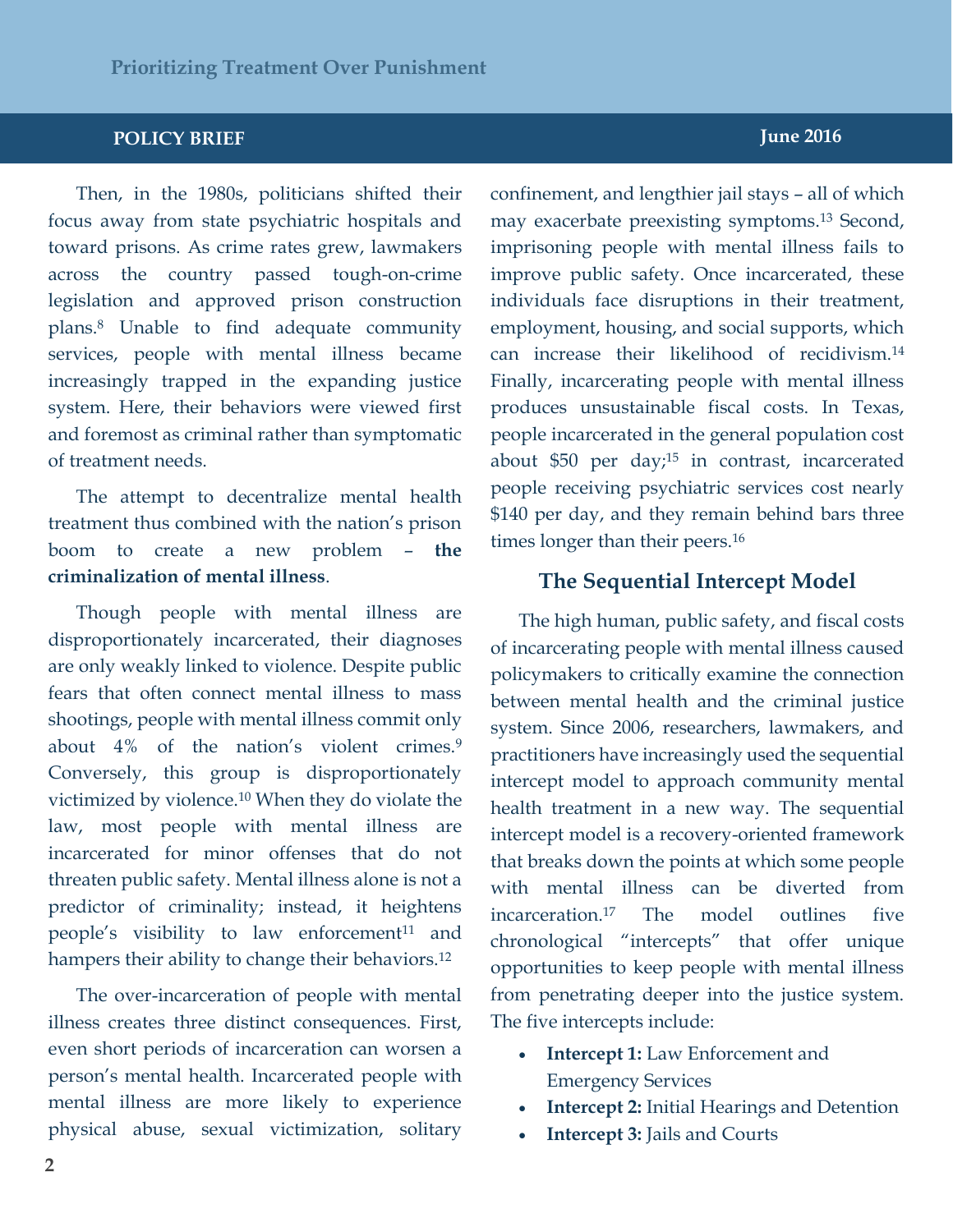**Figure 1. The Sequential Intercept Model Intercept 1**<br>Law enforce **Intercept 3**<br>Jails/Courts ntercept 5 Specialty Court  $911$ COMMUNITY **COMMUNITY** Court Arrest Dispositional 同

Source: Henry Steadman, "When Political Will Is Not Enough: Jails, Communities, and Persons with Mental Health Disorders," *John D. and Catherine T. MacArthur Criminal Justice Reform Initiative*, July 2014, Retrieved from [http://www.safetyandjusticechallenge.org/wp-content/uploads/2015/05/when-political-will-not-enough.pdf.](http://www.safetyandjusticechallenge.org/wp-content/uploads/2015/05/when-political-will-not-enough.pdf) 

- x **Intercept 4:** Reentry from Jails, Prisons, and Forensic Hospitals
- **Intercept 5: Community Corrections and** Support Services

With the sequential intercept model, stakeholders can mobilize the entire community as a resource against the over-incarceration of people with mental illness. It should be noted, however, that the model does not suggest diversion for *all*  people with mental illness. Instead, researchers emphasize using the model to identify individuals who do not present a safety risk to the community and who do not require imprisonment due to the nature of their offenses.

The next section of this paper will describe each intercept point in greater detail and also provide examples of successful diversion strategies that are already in place across Texas counties.

### **Intercept 1: Law Enforcement and Emergency Services**

*Relevance***.** Frontline public safety workers are often the first to come into contact with persons experiencing mental crises. Because situational outcomes are determined by these initial interactions (e.g., whether a person is brought to jail or given access to alternative support services), they are perhaps the most critical.18 Without proper training and an established coordination of service, interactions with persons with mental illness can escalate to unnecessary arrests, incidents of violence, or denials of proper mental health treatment.

*Diversion strategy.* At Intercept 1, communities can administer comprehensive mental health and de-escalation training to service providers at each stage of the emergency services process – from 911 dispatchers, to paramedics, to fire personnel. Diversion strategy examples include Crisis Intervention Teams (CITs) and Mobile Crisis Outreach Teams (MCOTs). CITs are comprised of specialized uniformed officers trained in best practices to de-escalate encounters involving persons with mental illness. In contrast, MCOTs are staffed by medical and mental health professionals who provide on-site assistance to persons experiencing psychiatric crises. Both CITs and MCOTs steer people with mental illness toward community services, rather than into the justice system.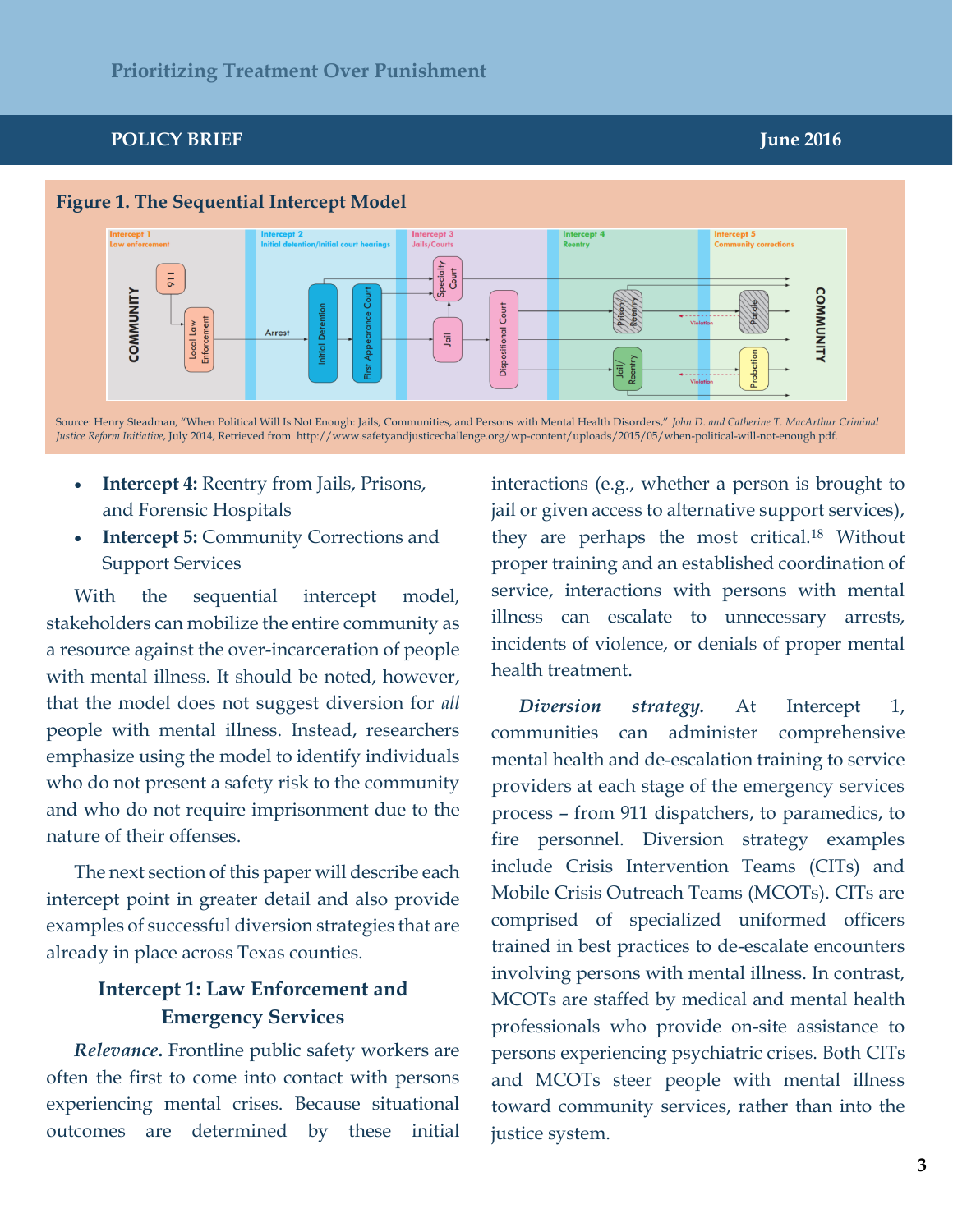#### **POLICY BRIEF JUNEAU ACCORD <b>TELESCOPE IN EXAMPLE 2016 JUNE**

While increased and improved training for law enforcement professionals alone is insufficient, it remains a key component of Intercept 1. Departmental policies and practices that enable early identification and suicide risk assessment can help guide law enforcement through an initial mental health screening. For example, the practice of placing key questions on the back of booking slips can ensure safer and more effective encounters in the field. Crisis, substance abuse, and sobriety centers can also provide law enforcement with an alternative to jail facilities.

*Community example.* Memphis, Tennessee, became the pioneer of CITs in the wake of a police shooting in 1987. A young black man with a history of mental illness was cutting himself with a knife and threatening suicide when a team of all white officers was dispatched to the scene. After the officers confronted the man and instructed him to drop his weapon, he became enraged and charged toward them. Fearing for their safety, the

### *- Ipsum Bexar County Diversion Initiatives34* **By the Numbers:**

**95%** *Percent of police officers trained in CIT*

# **\$350**

*Cost to divert someone from jail vs. \$2,295 to arrest, book, and confine that individual*

**\$10M** *Cost savings per year due to diversion efforts* officers opened fire, and the young man was killed.19 Public outcry called for improved mental health services and demanded systemic reform within the law enforcement community.

Often referred to as the "Memphis Model," the Memphis CIT was developed to prevent similar tragedies from occurring in the future.20 The Memphis police station command center receives all 911 calls for the city and dispatches CIT officers to incidents with mental health components.<sup>21</sup> Memphis CIT officers receive an intensive 40-hour training on de-escalation tactics. These officers are uniquely equipped to respond to mental health episodes. They also participate in continued professional development exercises that encourage them to adapt as new research on best practices emerges.22

States across the country have since followed suit in developing high-caliber CIT programs. Nine counties in Texas (including Harris and Bexar counties as described in this brief) also adopted the Memphis Model to improve public safety and to divert people with mental illness away from the criminal justice system.23

#### **Intercept 2: Initial Hearings and Detention**

*Relevance***.** Compared to other defendants, individuals with mental illness are systematically excluded from or given less access to pretrial release and deferred prosecution.<sup>24</sup> Persons who commit low-level, nonviolent crimes are often placed in jail facilities by default either due to a lack of community resources or limited space within established treatment programs.

*Diversion strategy.* Post-arrest diversion can be used when pre-arrest strategies fail to filter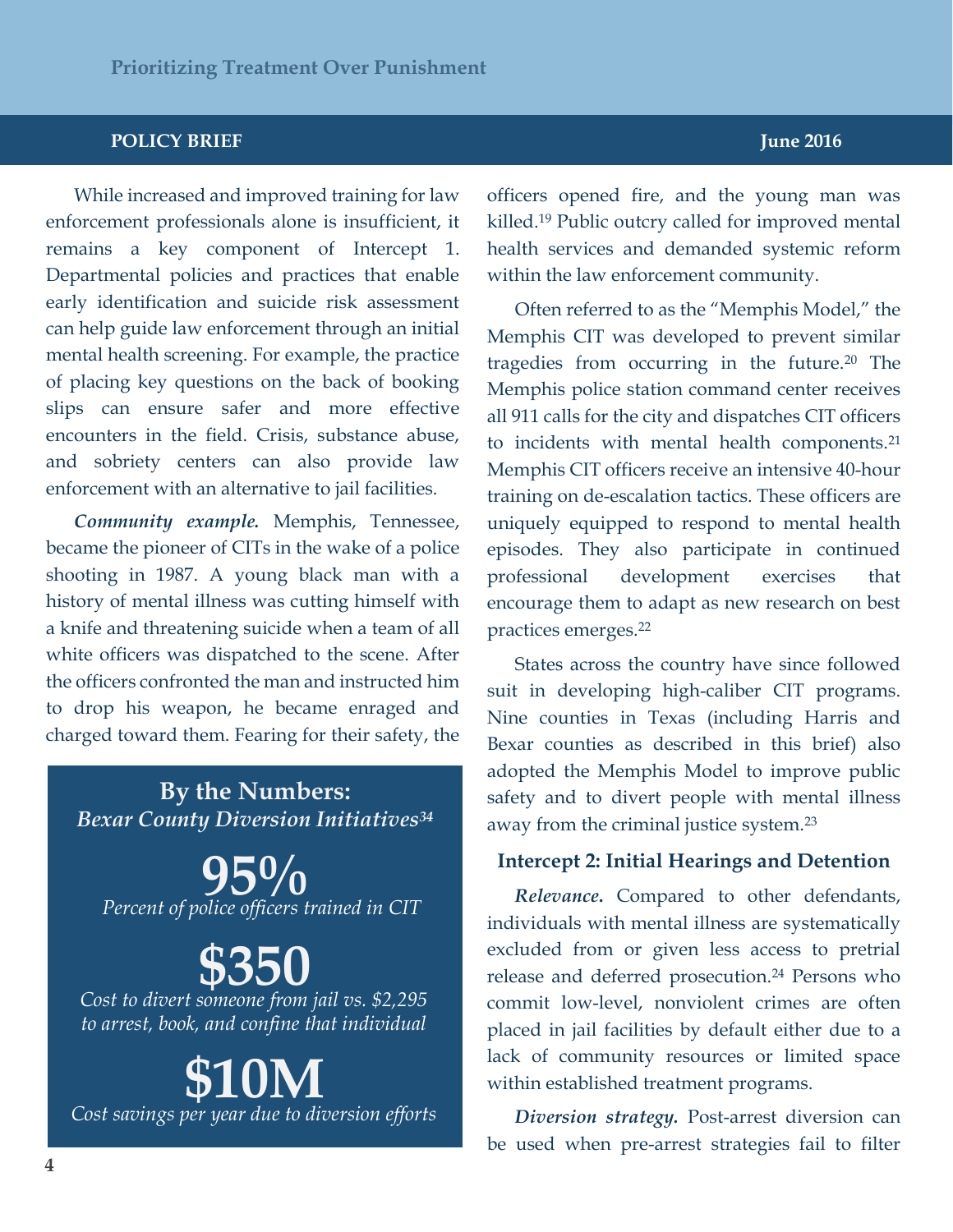#### **POLICY BRIEF POLICY BRIEF June 2016**

### **Bexar County Smart Justice Initiative**

An overcrowded jail system prompted the Meadows Mental Health Policy Institute (MMHPI) to bring its Smart Justice Initiative to Bexar County in 2014.28 Partnering with the Council of State Governments (CSG) Justice Center and Bexar County leaders, MMHPI conducted an analysis of pretrial procedures to recommend strategic systematic reforms.

Research uncovered consistent bottlenecking during the post-arrest stage of the booking process at the Bexar County Central Magistration Facility (CMAG),<sup>29</sup> with mental health resources and protocol falling woefully short in meeting the needs of the incoming population. Inadequate screening, assessment systems, and staffing led to significantly low numbers of eligible persons being diverted from jail to treatment. While more than 2,500 persons with mental illness passed through Bexar County Jail's hospital treatment facility, only 51 were diverted to community treatment.<sup>30</sup> High rates of recidivism were also a concern. More than half of those classified as having a mental illness in the county's jail population had six or more previous arrests.<sup>31</sup>

Since 2014, the county's Smart Justice Initiative has achieved significant milestones. Bexar County's 2015 budget included a \$2.9 million allocation for renovations to the CMAG facility to expand mental health screening and assessment infrastructure.<sup>32</sup> Increased focus on accountability and collaboration in Bexar County have allowed the momentum to continue. Meeting for the first time in April 2015, the Criminal Justice Coordinating Council brings together civic and law enforcement leaders to address issues raised by MMHPI and CSG findings; the council also develops comprehensive solutions that can improve the county's diversion program results.33

Diversion efforts have thus amounted to a combined savings of \$10 million per year in Bexar County.<sup>36</sup> Bexar County reports on two key outcome measures: 1) the expansion of law enforcement education programs and 2) the reduction of the jail population. When CIT training began in 2003, county leaders aimed to reach 20% of its patrol officers. By 2013, 95% of officers received specialized CIT training.34 Before reform efforts began, Bexar County's jail population consistently exceeded its capacity by nearly 1,000 people, but in February 2016, the jail had 1,003 empty beds.35 County officials estimate that each encounter with the justice system (arrest, booking, court, and confinement) costs \$2,295 while each incident of diversion costs \$350.

people with mental illness out of the justice system. supervised treatment keeps vulnerable residents from inappropriately entering jails, prisons, and state hospitals. Counties may require individuals to appear at a magistration facility prior to being brought to jail. At the facility, clinicians and public defenders may be present to apprise defendants of their rights. This practice provides a higher level of professional support to help individuals navigate through the initial hearing phase of their local For example, pretrial judiciallyjustice system.

es

Instant messaging programs can also speed up the flow of information about a person's history and health needs to better detect candidates for diversion. The success of this intercept relies heavily on interagency collaboration throughout the design and implementation process.

*Community example.* In Dallas County, justice and mental health agencies leverage technology to improve program outcomes. During the jail booking process, individuals with a documented history of mental health treatment are identified as eligible candidates for alternative detention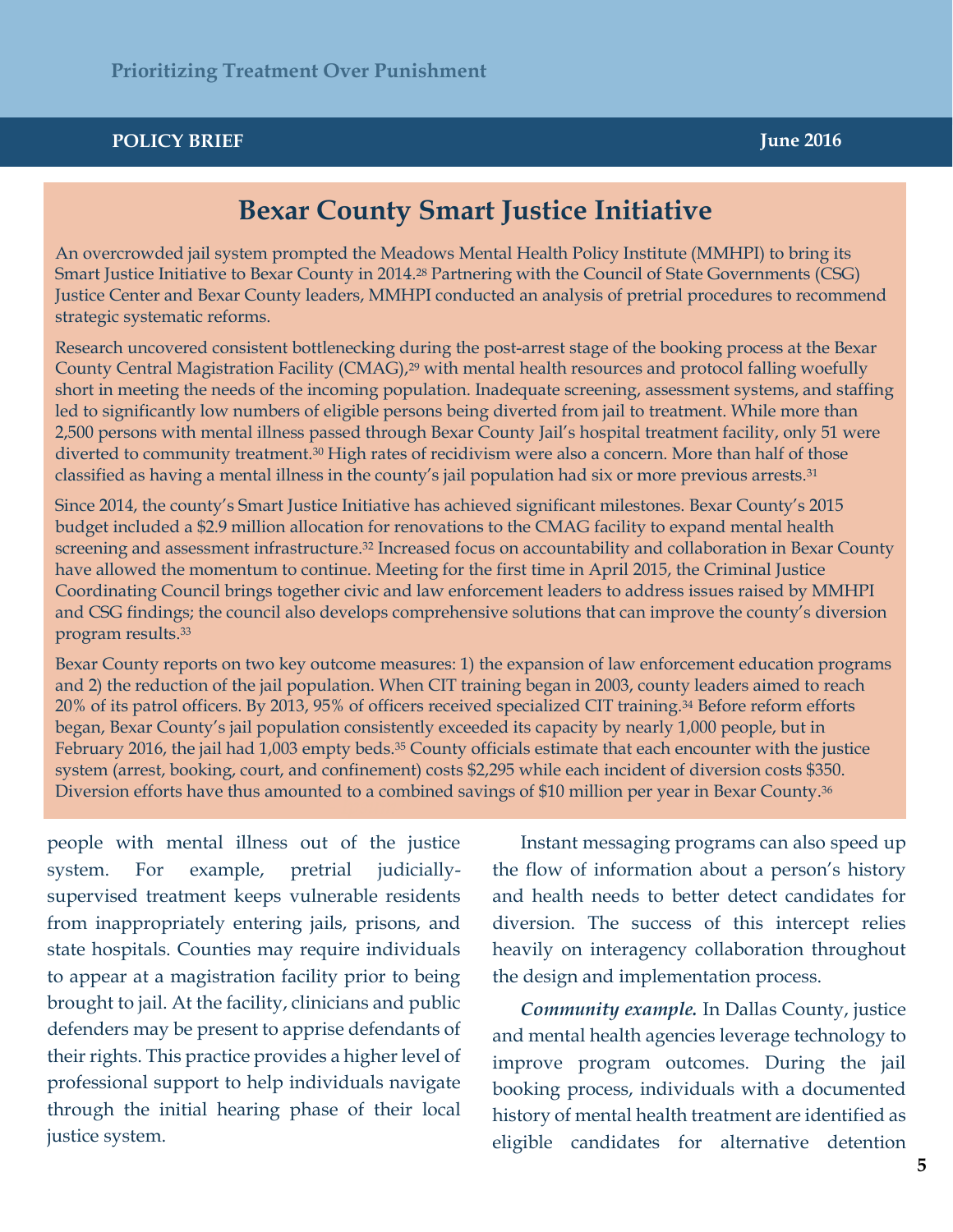facilities.25 Within one day, case information is transferred to a Mental Health Jail Diversion Coordinator using an instant messaging system. The Jail Diversion Instant Messaging System (JDIM) then directs eligible individuals to available programs.26 JDIM also triggers mental health assessments, which can prompt discharge plans and linkages to mental health resources in the community. The system was introduced in 2005 and was designed to be HIPAA compliant.27

#### **Intercept 3: Jails and Courts**

*Relevance***.** Ideally, many people with mental illness who do not pose a threat to public safety will be diverted from the criminal justice system at Intercepts 1 and 2. In reality, however, about two million adults with severe mental illness continue to be admitted to U.S. jails each year.37 While some correctional facilities have improved mental health care delivery systems in recent years, jails are still structurally and culturally designed to prioritize security, not treatment. As a result, stakeholders have developed new diversionary tactics within Texas jails and courts.

*Diversion strategy***.** Specialized mental health dockets and courts are common diversion tools that take a non-adversarial approach to addressing the specific needs of people with mental illness. Following the drug court model, mental health courts allow judges to develop community treatment plans instead of traditional sentences. In partnership with attorneys and practitioners, judges meet with defendants on an ongoing basis to monitor treatment compliance and accommodate for the nuances of each participant's unique mental health needs.

Since 2003, more than 300 mental health courts have been set up around the U.S.,<sup>38</sup> and their measurable impacts are strong. Studies show that mental health courts can create net savings by decreasing both jail stays and recidivism.39 For example, mental health court participants are half as likely as similarly situated individuals to be rearrested.40 Mental health courts also increase the number of case dismissals and alleviate the collateral consequences of a criminal record.41

Although researchers find positive impacts, mental health courts still face two challenges. First, this strategy is resource-intensive. Collectively, the courts can enroll only a small fraction of eligible individuals who could benefit from the program. Second, recent data report racial and gender disparities in access to mental health courts; this problem further hinders the success of male minorities in the justice system.42

*Community example***.** In Travis County, officials use a Mental Health Public Defender (MHPD) Office and a mental health docket to tackle Intercept 3. In 2007, Travis County (which does not operate a public defender office) received a four-year grant to create the nation's first standalone MHPD Office. Attorneys, social workers, and case managers utilize their legal and clinical expertise to advocate for treatment-oriented dispositions and connect clients to local services. By 2011, the Travis County MHPD Office achieved each of its initial goals: the office decreased jail bed days by up to 20% for case management clients, increased the number of case dismissals to 42%, improved legal representation for people with mental illness, and decreased recidivism.43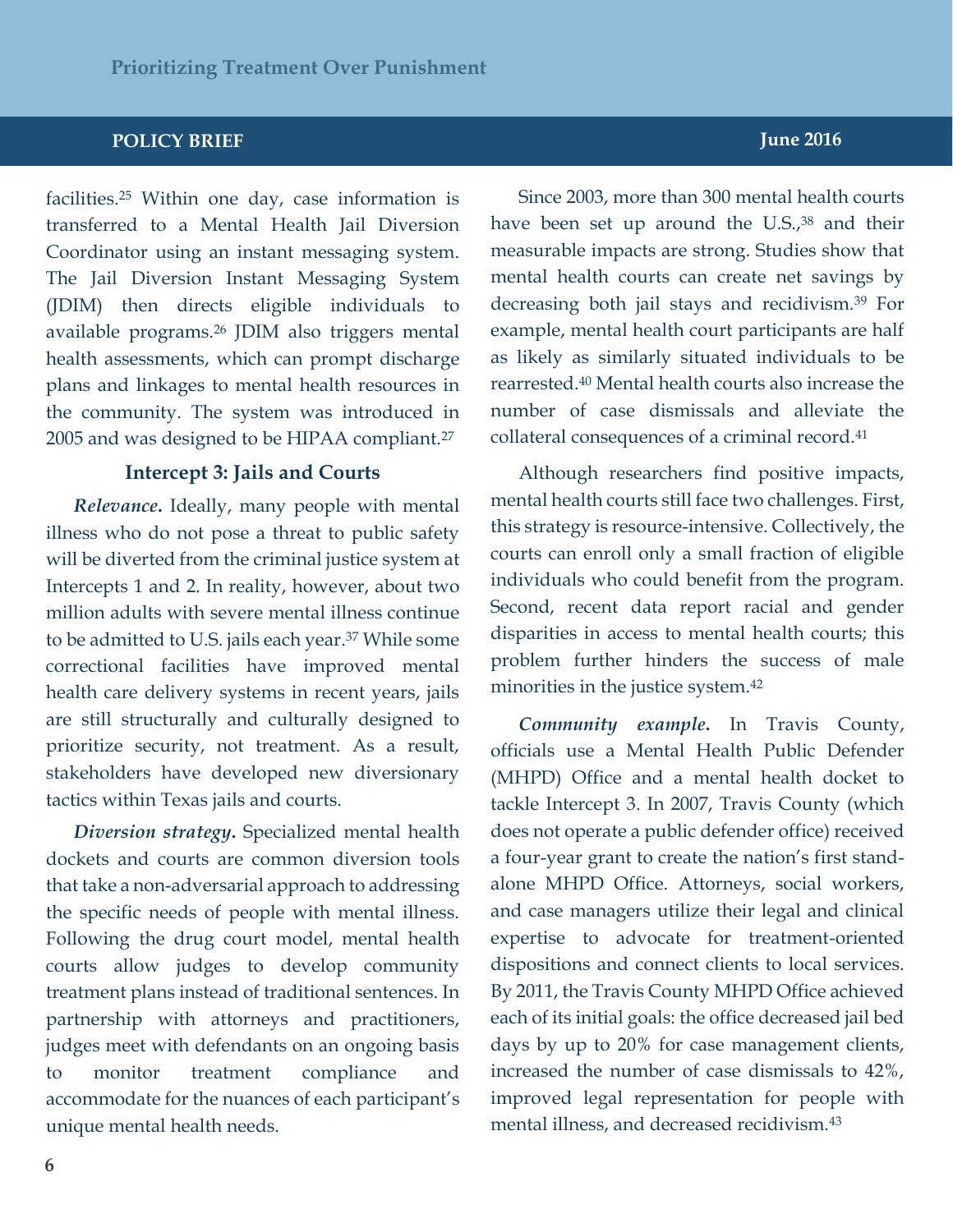#### **POLICY BRIEF June 2016 POLICY BRIEF June 2016**

In 2009, Travis County also started a specialty docket dedicated to people with mental illness or low<br>with  $\frac{1}{s}$ dispositions that acknowledge defendants' medical, housing, and counseling needs. The new In 2009, Travis County also started a specialty accused of low-level crimes. The docket's judges partner with the MHPD Office and the District Attorney's Mental Health Unit to develop dispositions that acknowledge defendants' docket decreased average jail stays in the county from 109 days in 2009 to only 50 days in 2011.44 As a result, Travis County reserved jail beds for people charged with violent crimes, cleared up other court dockets, and saved county funds.

### **Intercept 4: Reentry from Jails, Prisons, and Forensic Hospitals**

*Relevance***.** Each year, nine million people are released from local jails back into their communities.45 Once released, these individuals face difficulties meeting their basic needs.46 People with mental illness experience even greater

### **By the Numbers:** *Travis County MHPD Office43*

**42%** *Percent of legal cases closed as dismissals between 2001 and 2011*

**20%** *Percent decrease in jail bed days consumed by case* 

*management clients between 2001 and 2011*

# **8 individuals**

*Decrease in the number of individuals per day in the average county jail population*

challenges than individuals detained with the general jail population. For example, 70% of people with serious mental illness returning to the community also have a substance use disorder, and they are two times more likely than their peers to be homeless before entering jail.47

Though these risk factors make individuals more likely to reoffend, Texas jail administrators are not required to provide reentry assistance to people with mental illness. This gap in services reinforces the revolving door between the community and incarceration.

*Diversion strategy***.** Jail staff and community leaders can improve outcomes for people with mental illness by engaging with individuals during the most critical period of the reentry process – the months prior to release. A jail "inreach" service provider can meet with people while they are still incarcerated to develop release plans that help participants avoid challenges that often lead to re-arrest, such as drug use, homelessness, and medication disruptions. Jail inreach programs that reduce recidivism by only 2% have even been shown to pay for themselves.<sup>48</sup>

Reentry strategies that incorporate peer support services can make jail in-reach programs even more effective. Peer support is a costeffective, evidence-based strategy that recruits people with lived mental health experience to serve as mentors for jailed individuals with mental illness who are returning to the community. The use of recovery-oriented peers can increase feelings of personal empowerment,<sup>49</sup> reduce clinical symptoms,<sup>50</sup> and decrease recidivism among formerly incarcerated participants.<sup>51</sup>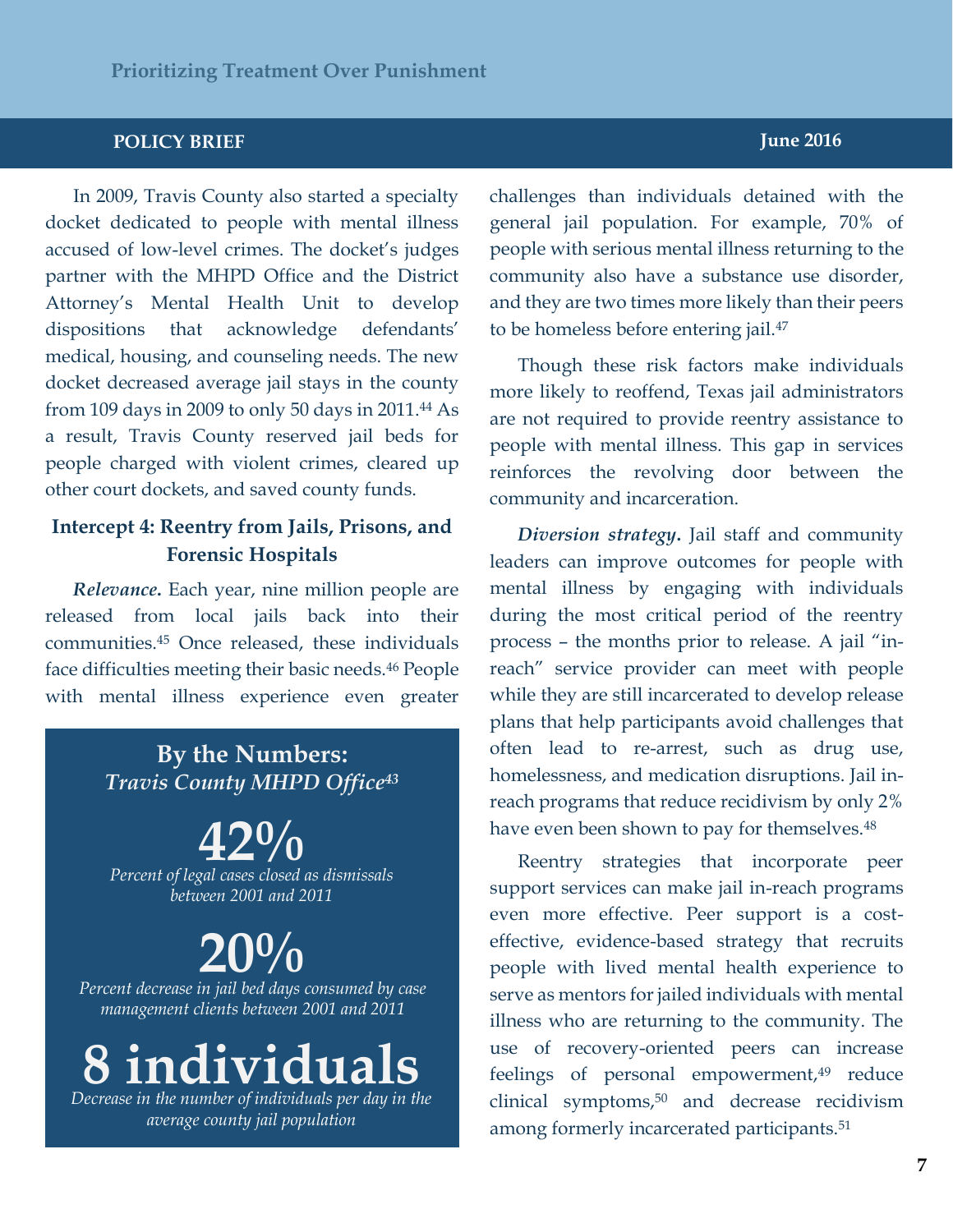#### **POLICY BRIEF JUNE 2016**

*Community example***.** In 2015, advocates began crafting a reentry peer support program in Texas using Pennsylvania's Peerstar program as a model. Created in 2010, Peerstar is a private peer support provider that connects certified peer support specialists with incarcerated people 30 to 90 days before their release.52 Peers provide mentorship, release planning, and advocacy throughout the community supervision process. Thus far, the program has improved public safety. Peerstar participants report a 24% three-year recidivism rate53 compared to a 46% rate among Pennsylvania's general incarcerated population.54

After observing Peerstar's program, Texas passed a 2015 budget rider requiring the creation of reentry peer support programs across the state. In April 2016, the Department of State Health Services began funding three pilot programs led by providers from Harris County, Tarrant County,

### and Tropical Texas Behavioral Health (which serves Cameron, Hidalgo, and Willacy counties). The sites will expand their existing peer support services to specifically target people in jail with mental health conditions. Via Hope, a nonprofit agency that certifies peers in Texas, also partnered with formerly incarcerated individuals to develop a specialized training curriculum for the reentry peer specialists. Reports on the pilots' effectiveness will be released in December 2016 and September 2017.

### **Intercept 5: Community Corrections and Support Services**

*Relevance***.** In the United States, two-thirds of people under correctional control are on probation or parole in their communities.<sup>60</sup> In Texas, one in 40 adults are under community supervision compared to only one in 52 adults nationwide.<sup>61</sup>

## **Harris County Jail Diversion Pilot Program**

Harris County is home to the third largest jail in the United States. Every day, about 25% of the county jail's population requires psychotropic medications.55 People with mental illness in the jail cost 1.5 to 5 times more than their peers in the general jail population.<sup>56</sup> Still, in the face of growing demand and costs, the Harris County Jail has become a national model in mental health service delivery and jail diversion.

In 2013, Texas legislators expanded Harris County's existing mental health service strategies to create a comprehensive jail diversion pilot program. The four-year, \$20-million pilot aims to reduce recidivism, increase access to housing and integrated care services, and improve participants' quality of life.<sup>57</sup>

To achieve these goals, stakeholders designed a system of services specifically tailored to divert people with mental illness away from jail at Intercepts 3 and 4. At Intercept 3, the Harris Center for Mental Health uses a jail-based team of providers to initiate treatment before participants are released to the community. Then, at Intercept 4, the Harris Center uses community-based treatments, such as case management and critical time intervention services, to break the cycle of re-incarceration and link participants to existing shelter resources.

Between August 2014 and March 2016, the Harris County diversion program served 764 people with mental illness.58 An initial analysis of results showed a 47% reduction in the number of jail bookings among pilot participants and an estimated savings of \$3 million over less than two years.59 In December 2016, Harris County will submit a formal evaluation of the program to the Texas Legislature.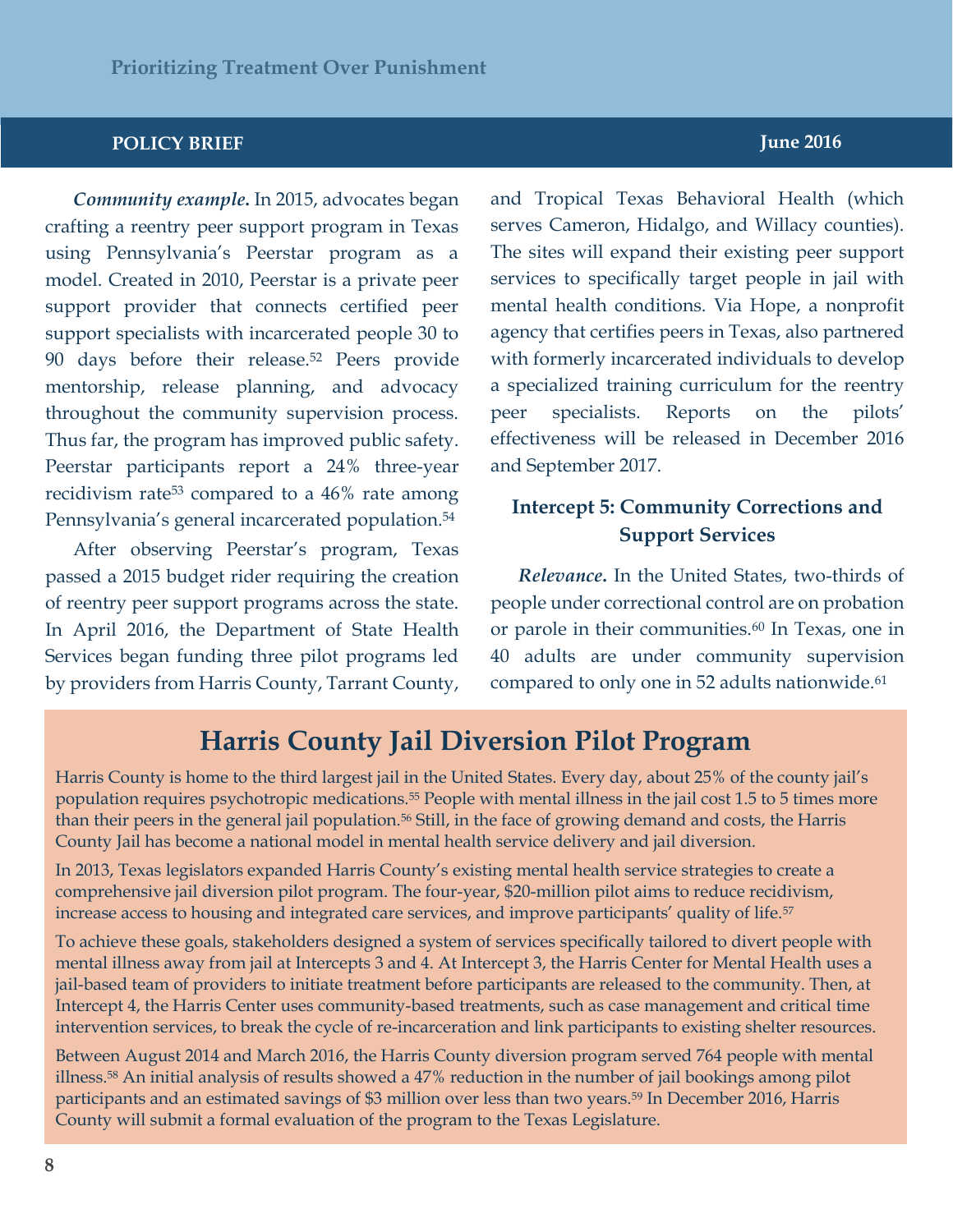Unfortunately, the structure of community supervision often leads to re-incarceration for people with mental illness because they tend to have greater difficulty complying with supervision's detailed requirements. As a result, people with mental illness are more likely than other groups to have their supervision revoked for technical violations.62 Violations may include failure to attend mental health treatment, though these treatments have not been proven to decrease recidivism.63 Probation and parole officers wield great discretion in how they choose to respond to such rule-breaking, but their more intensive surveillance of those with mental illness tends to increase re-incarceration rates without simultaneously improving public safety.<sup>64</sup>

*Diversion strategy.* Communities can address this problem by engaging probation and parole officers in evidence-based diversion opportunities, such as forensic assertive community treatment (FACT) teams. FACT teams are justice-health partnerships that use aroundthe-clock resources to address individual and systematic recidivism risk factors. Over half (56%) of existing FACT teams engage directly with probation or parole officers in order to combine clinical treatments with legal leverage and, as a result, improve justice-related outcomes.65

Partnerships between service providers and criminal justice agents can be challenging if the groups apply clashing philosophies to their encounters with participants. However, when structured as a client-centered diversion tool, FACT teams can decrease jail bookings and improve community reintegration.<sup>66</sup>

*Community example.* In 2011, the Heart of Texas Region MHMR started a FACT team to serve formerly incarcerated people across six counties near Waco. In February 2016, the team maintained a 5:1 client-to-staff ratio and provided participants with 24/7 wrap-around services, including transportation, basic needs assistance, individual and group clinical supports, and advocacy with local probation departments.<sup>67</sup>

Though the FACT team does not include probation officers directly on its team, employees use strong relationships with local criminal justice systems to discourage supervision revocations. Between 2013 and 2016, the FACT team worked to reduce recidivism by 20% and decrease hospitalizations among clients.<sup>68</sup>

#### **Policy Recommendations**

### **Intercept 1: Train First Responders in De-Escalation and Mental Health Identification**

Ideally, individuals with mental illness who do not threaten public safety will be diverted from the criminal justice system during their initial encounter with first responders. To achieve this optimal result, 911 dispatchers, firefighters, and other emergency service professionals should engage in intensive mental health training programs.

If incidents escalate to involve law enforcement, then frontline public safety workers can dispatch specialized CIT officers equipped with the proper knowledge and resources to deescalate situations. Persons in mental health crisis can then be directed to treatment facilities and community services rather than taken to jails.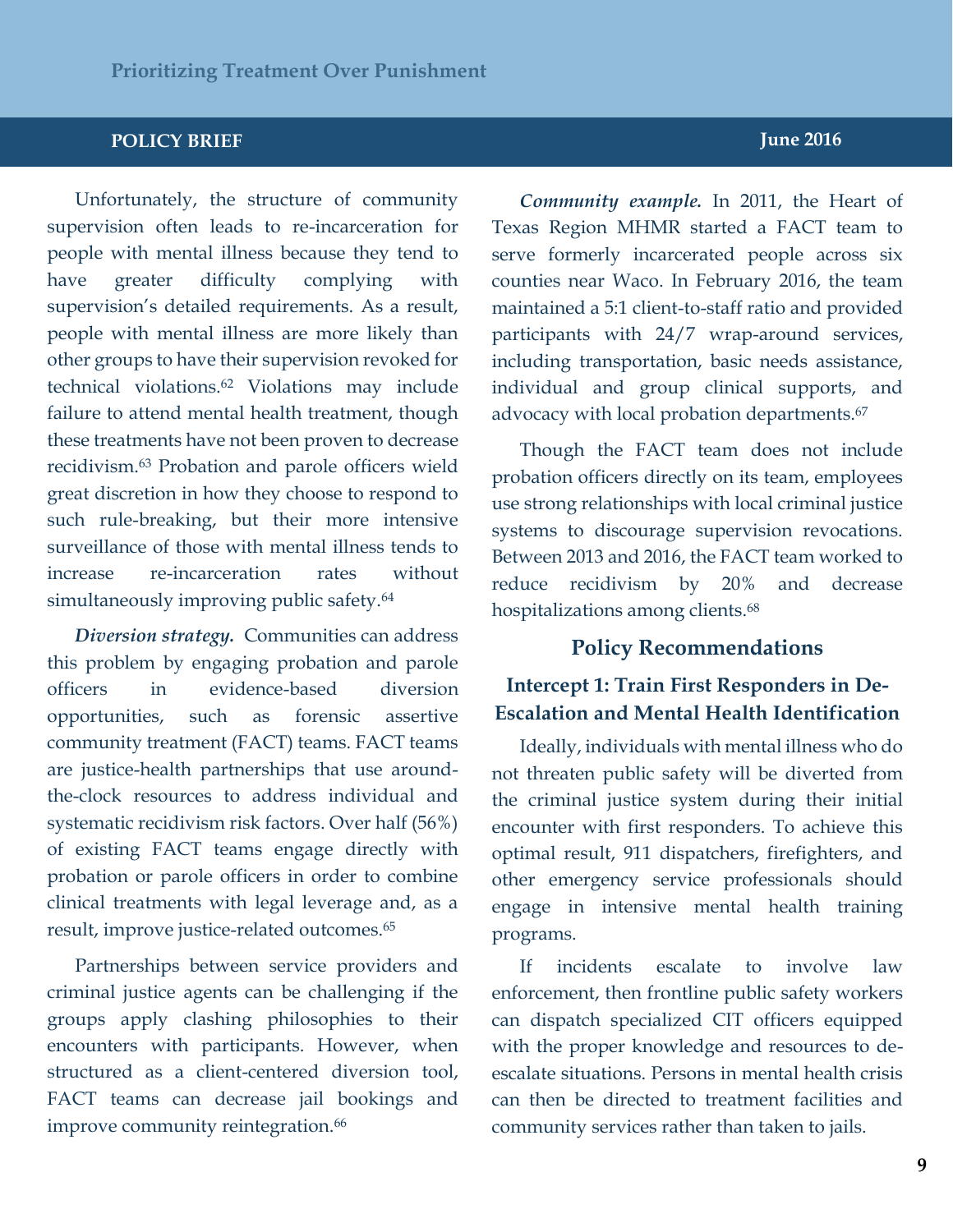#### **POLICY BRIEF JUNE 2016**

### **Intercept 2: Provide Early, Consistent Legal Advocacy for Persons with Mental Illness**

Innovative approaches to pretrial diversion can be seen throughout Texas, and each requires consistent interagency collaboration. Individuals with mental illness should be provided legal assistance from advocates with mental healthrelated knowledge as early and consistently as possible. This may be achieved by designing a magistration framework that specifically targets individuals with mental illness and involves mental health professionals in the pretrial process. Then, local justice systems may engage in fairer review of defendants and guide eligible persons toward community resources more efficiently.

### **Intercept 3: Expand Mental Health Training Curricula and Scale Up Specialty Courts**

Despite efforts made at Intercepts 1 and 2, counties will likely continue incarcerating individuals who, if not for their mental illness, would not be involved in the justice system. Stakeholders should take two steps to manage this reality. First, county judges, attorneys, and jailers should increase their mental health-related knowledge. In 2015, legislators passed SB 1507, which requires judges and attorneys to receive training on alternatives to state hospitalization.<sup>69</sup> Local stakeholders should expand the new curricula to include county-specific alternatives to incarceration. Jailers should also receive mental

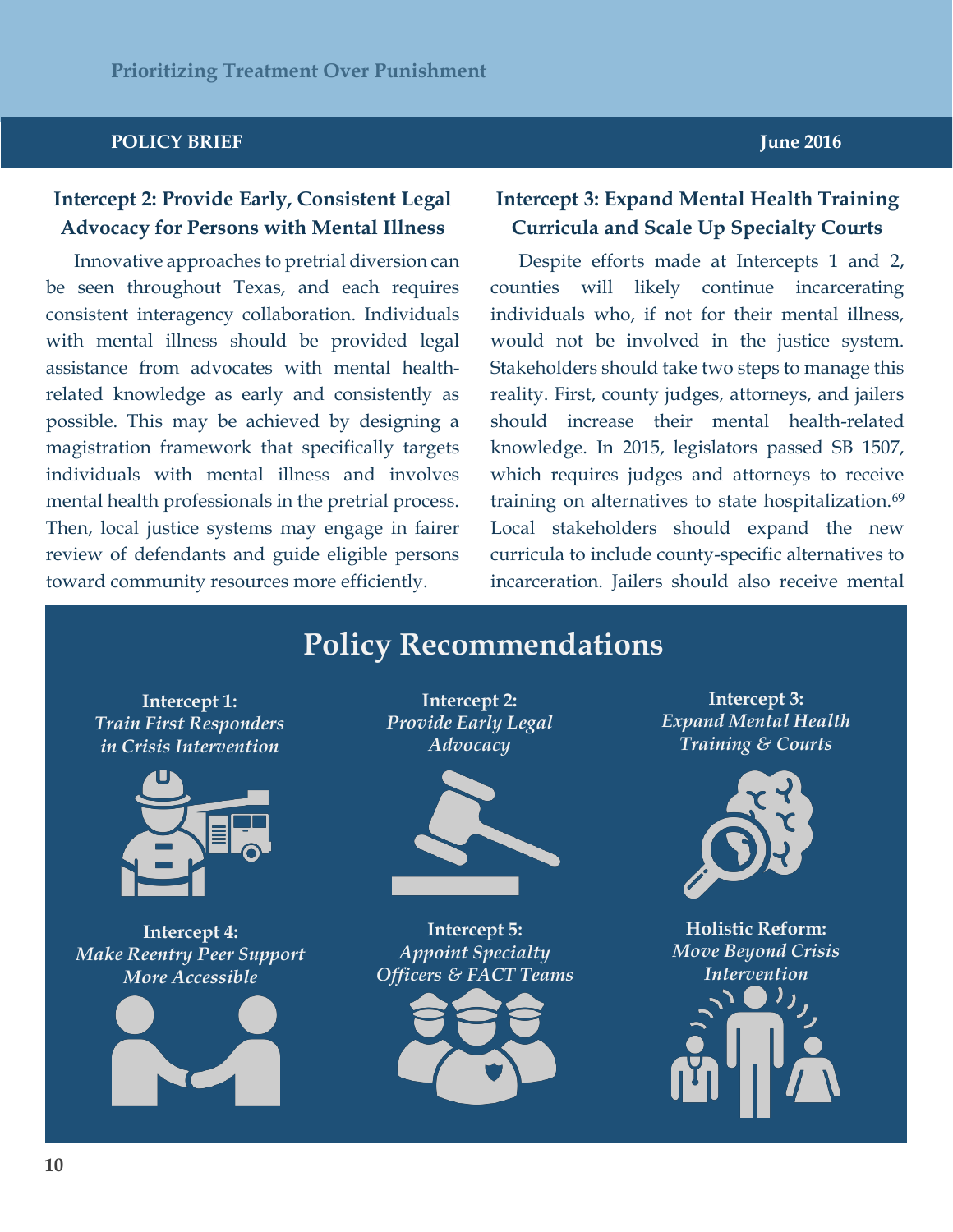#### **POLICY BRIEF JUNE 2016**

health training to enhance their ability to identify detained persons who are appropriate for treatment and diversion.

Second, researchers should analyze ways to scale up data-driven Intercept 3 strategies. Mental health courts produce positive outcomes, but, because of their high per-person costs, they only serve a fraction of potential participants. Policy analysts should uncover how court services can be optimized and expanded to reach more people.

#### **Intercept 4**: **Make Reentry Peer Support More Accessible**

Texas leaders should take two steps to make reentry peer support more accessible. First, legislators should revise Texas Medicaid policies to make a peer's work more widely reimbursable. Current reimbusement policies require peers to serve persons who qualify for rehabilitative services. As a result, a peer's assistance is only available to individuals with high clinical levels, not to those with lower-level needs who could still benefit from a peer's lived experience. Reimbursement policies stifle the impact of peer support services and imply that such services are supplemental to recovery. In reality, peer support is complementary to other mental health services, such as talk therapy and medication management. <sup>70</sup> Thus, peer support should be reimbursed accordingly and expanded to serve persons with diverse needs.

Second, county sheriffs and CMHCs should collaborate to ensure that peers can work within each jail's mental health care system. Sheriffs currently wield the power to ban people with previous justice involvement from obtaining

employment in local jails, while LMHAs are often bound by state hiring policies that prohibit service provision by people with certain criminal convictions. More flexible hiring practices at the state and county levels could enhance the impact of peers with past justice experience.

### **Intercept 5: Appoint Specialty Supervision Officers and FACT Team Partnerships**

People with mental illness are more likely than others to have their community supervision revoked for technical violations that do not threaten public safety. To curtail this problem, counties should allow probation and parole officers to opt for mental health-specific caseloads. CMHCs may then to provide specialty officers with training on community resources and appropriate supervision conditions for people with mental illness. After the officers receive their training, community service providers and specialty officers should join forces to create local FACT teams. Together, team members can prioritize public health, reduce recidivism, and link people to cost-effective community resources.

#### **Moving Toward Holistic Justice Reform**

After the incarcerated population with mental illness ballooned, Texans developed diverse strategies to transfer individuals out of jail cells and into the community. Across the state, counties focused on differing intercept points with the same end goal – divert eligible people with mental illness away from the criminal justice system as quickly and safely as possible.

The efforts of the past decade, however, present a new question: **to what services are we actually diverting this group?**<sup>71</sup> In Texas,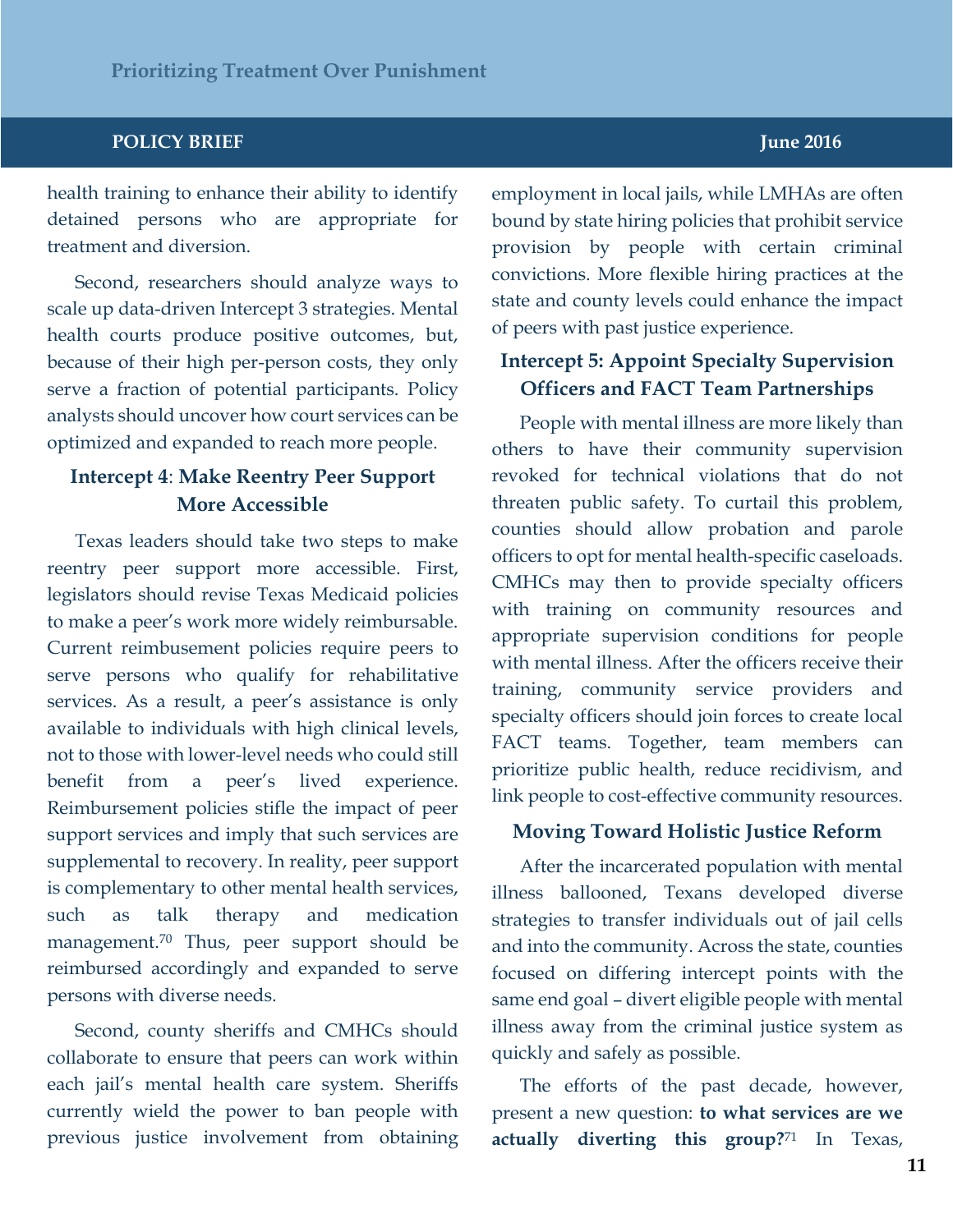stakeholders have built a strong system of crisis intervention, but they have not adequately invested in initiatives that can prevent justice involvement in the first place.

Moving forward, lawmakers should continue their diversionary efforts, but they must also ensure that robust treatment programs exist in the community. To pay for these programs, county leaders should pool the savings achieved at various stages of the sequential intercept model and reinvest those resources in the community's mental health infrastructure. Then, people with mental illness can be diverted to a strong system of proactive mental health services, not merely to reactive programs that can only be accessed following an arrest, booking, or conviction.

#### **Conclusion**

Decades after deinstitutionalization, many people with mental illness can be found in Texas jails rather than in their communities receiving treatment. By employing the sequential intercept model, state and county leaders can finally break the cycle of incarceration that often traps Texans with mental illness. Diverting people with mental health issues away from county jails will require police officers, judges, jailers, and mental health providers to integrate their services at each step of the criminal justice process.

Incarcerated people with mental illness, and the unique challenges that they present, do not only affect county jails. Rather, these Texans create an opportunity for entire communities to prioritize mental health and, as a result, positively impact health outcomes, public safety, and county budgets.

**This brief was produced under the supervision of Professor Michele Deitch at the LBJ School of Public Affairs for the Policy Research Project course "Increasing Transparency and Accountability in the Criminal Justice System."**

#### **About the Authors**

**Rachel Gandy** is a Master's candidate at the LBJ School of Public Affairs and UT School of Social Work. She is an intern specializing in criminal justice policy at the Hogg Foundation for Mental Health and Center for Public Policy Priorities. Gandy expects to graduate in August 2016.

**Erin Smith** is a Master's candidate at the LBJ School of Public Affairs, where she serves as a co-chair for the Barbara Jordan National Forum. She formerly served as the Assistant Director of the We the People Programs at the Center for Civic Education. Smith expects to graduate in May 2017.

#### **References**

<sup>1</sup> Peter Wagner and Bernadette Rabuy, "Mass Incarceration: The Whole Pie 2015," *Prison Policy Initiative*, December 8, 2015, <http://www.prisonpolicy.org/reports/pie2015.html#releasefigure>

<sup>2</sup> KiDeuk Kim, Miriam Becker-Cohen, and Maria Serakos, "The Processing and Treatment of Mentally Ill Persons in the Criminal Justice System: A Scan of Practice and Background Analysis," *Urban Institute*, March 2015, 8,

[http://www.urban.org/sites/default/files/alfresco/publication](http://www.urban.org/sites/default/files/alfresco/publication-pdfs/2000173-The-Processing-and-Treatment-of-Mentally-Ill-Persons-in-the-Criminal-Justice-System.pdf)[pdfs/2000173-The-Processing-and-Treatment-of-Mentally-Ill-](http://www.urban.org/sites/default/files/alfresco/publication-pdfs/2000173-The-Processing-and-Treatment-of-Mentally-Ill-Persons-in-the-Criminal-Justice-System.pdf)[Persons-in-the-Criminal-Justice-System.pdf.](http://www.urban.org/sites/default/files/alfresco/publication-pdfs/2000173-The-Processing-and-Treatment-of-Mentally-Ill-Persons-in-the-Criminal-Justice-System.pdf)

3 Sonja Gaines (HHSC Associate Commissioner for Mental Health) in electronic discussion with the author, April 6, 2016.

<sup>4</sup>D. Runinow, "Out of Sight, Out of Mind: Mental Illness Behind Bars," *American Journal of Psychiatry* 171, no. 10, (2014): 1041, [http://ajp.psychiatryonline.org/doi/pdf/10.1176/appi.ajp.2014.14](http://ajp.psychiatryonline.org/doi/pdf/10.1176/appi.ajp.2014.14060712) [060712.](http://ajp.psychiatryonline.org/doi/pdf/10.1176/appi.ajp.2014.14060712)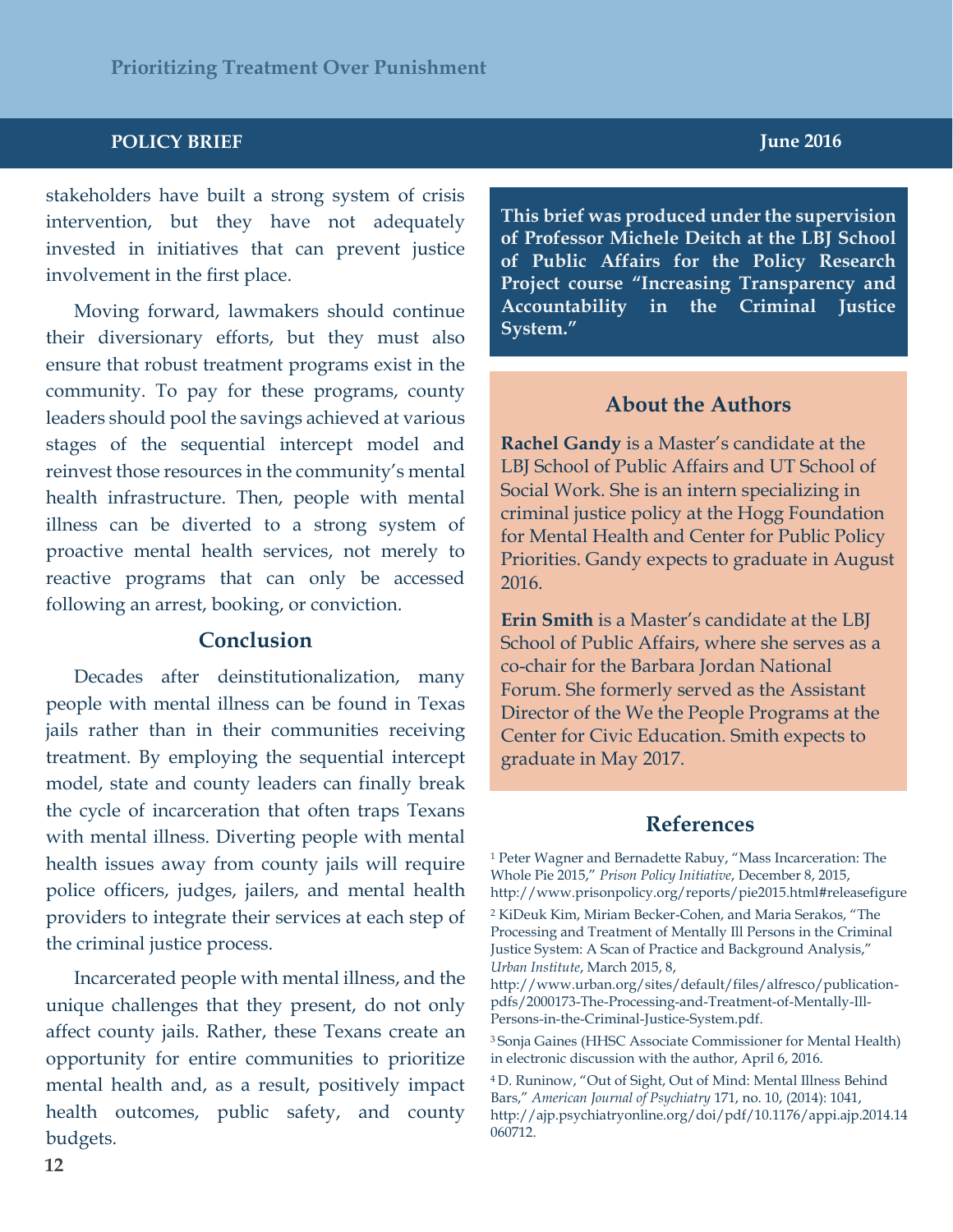<sup>5</sup> L. Lacefield Lewis, *Presentation to the Senate Criminal Justice Committee*, September 22, 2015, 3,

[http://www.dshs.state.tx.us/legislative/default.shtm.](http://www.dshs.state.tx.us/legislative/default.shtm)

<sup>6</sup> M. Testa and S.G. West, "Civil Commitment in the United States," *Psychiatry* 7, no. 10 (2010): 30-40,

http://www.ncbi.nlm.nih.gov/pmc/articles/PMC3392176/.

7 D. Mechanic, D.D. McApline, and D.A. Rochefort, *Mental Health and Social Policy: Beyond Managed Care* (Boston, MA: Pearson Education, Inc., 2014), 52.

<sup>8</sup> J. Travis and B. Western, *The Growth of Incarceration in the United States: Exploring Causes and Consequences* (Washington, D.C.: The National Academies Press, 2014), 70, 80.

<sup>9</sup> M. Metzl and K. MacLeish, "Mental Illness, Mass Shootings, and the Politics of American Firearms," *American Journal of Public Health* 105, no. 2 (2015): 241,

[http://ajph.aphapublications.org/doi/pdfplus/10.2105/AJPH.20](http://ajph.aphapublications.org/doi/pdfplus/10.2105/AJPH.2014.302242) [14.302242.](http://ajph.aphapublications.org/doi/pdfplus/10.2105/AJPH.2014.302242)

<sup>10</sup>David B. Kopel and Clayton E. Cramer, "Reforming Mental Health Law to Project Public Safety and Help the Severely Mentally Ill," *Howard Law Journal* 58, no. 3 (2015): 726.

<sup>11</sup> A.S. Avdija, "Policing Mental Illness," in *Strategic Responses to Crime*, ed. M. de Guzman, A.M. Das, and D.K. Das (New York: CRC Press, 2012), 142.

<sup>12</sup> Carol Fisler, "When Research Challenges Policy and Practice: Toward a New Understanding of Mental Health Courts," *Judges' Journal* 54, no. 2 (2015): 11,

[http://www.courtinnovation.org/sites/default/files/documents](http://www.courtinnovation.org/sites/default/files/documents/JJ_SP15_54_2_Fisler.pdf) [/JJ\\_SP15\\_54\\_2\\_Fisler.pdf.](http://www.courtinnovation.org/sites/default/files/documents/JJ_SP15_54_2_Fisler.pdf)

<sup>13</sup> E. L. Johnston, "Vulnerability and Just Desert: A Theory of Sentencing and Mental Illness.: *The Journal of Criminal Law & Criminology* 103, no. 1 (2013): 158-174.

<sup>14</sup> Council of State Governments Justice Center, *Improving Responses to People with Mental Illnesses at the Pretrial Stage: Essential Elements*, 2015, 9, Retrieved from [https://csgjusticecenter.org/wp-](https://csgjusticecenter.org/wp-content/uploads/2015/09/Improving_Responses_to_People_with_Mental_Illnesses_at_the_Pretrial_Stage_Essential_Elements.pdf)

[content/uploads/2015/09/Improving\\_Responses\\_to\\_People\\_wit](https://csgjusticecenter.org/wp-content/uploads/2015/09/Improving_Responses_to_People_with_Mental_Illnesses_at_the_Pretrial_Stage_Essential_Elements.pdf) [h\\_Mental\\_Illnesses\\_at\\_the\\_Pretrial\\_Stage\\_Essential\\_Elements.pdf.](https://csgjusticecenter.org/wp-content/uploads/2015/09/Improving_Responses_to_People_with_Mental_Illnesses_at_the_Pretrial_Stage_Essential_Elements.pdf)

<sup>15</sup> Legislative Budget Board, *Fiscal Note, 84th Legislative Regular Session in Re: HB 1205*, April 1, 2015, 2,

[http://www.capitol.state.tx.us/tlodocs/84R/fiscalnotes/pdf/HB](http://www.capitol.state.tx.us/tlodocs/84R/fiscalnotes/pdf/HB01205I.pdf#navpanes=0) [01205I.pdf#navpanes=0.](http://www.capitol.state.tx.us/tlodocs/84R/fiscalnotes/pdf/HB01205I.pdf#navpanes=0)

<sup>16</sup> Texas Public Policy Foundation, *Enhancing Public Safety and Saving Taxpayer Dollars: The Role of Mental Health Courts in Texas*, April 2015, 2, 5,

[http://www.texaspolicy.com/library/doclib/PP-The-Role-of-](http://www.texaspolicy.com/library/doclib/PP-The-Role-of-Mental-Health-Courts-in-Texas.pdf)[Mental-Health-Courts-in-Texas.pdf.](http://www.texaspolicy.com/library/doclib/PP-The-Role-of-Mental-Health-Courts-in-Texas.pdf)

<sup>17</sup> M. Munetz and P. Griffin, "Use of the Sequential Intercept Model as an approach to the Decriminalization of People with Serious Mental Illness," *Psychiatric Services* 54, no. 4 (2006): 544- 549,

[http://ps.psychiatryonline.org/doi/pdf/10.1176/ps.2006.57.4.54](http://ps.psychiatryonline.org/doi/pdf/10.1176/ps.2006.57.4.544) [4](http://ps.psychiatryonline.org/doi/pdf/10.1176/ps.2006.57.4.544)

18 National Mental Health Association. *Jail Diversion for People with Mental Illness: Developing Supportive Community Coalitions*, accessed February 20,

[http://www.namhpac.org/PDFs/01/jaildiversion.pdf.](http://www.namhpac.org/PDFs/01/jaildiversion.pdf) 

<sup>19</sup>Betsy Vickers, "Memphis, Tennessee, Police Department's Crisis Intervention Team," *Bureau of Justice Statistics Practitioner Perspectives,* July 2000, Retrieved from

[https://www.ncjrs.gov/pdffiles1/bja/182501.pdf.](https://www.ncjrs.gov/pdffiles1/bja/182501.pdf) 

 $20$  Ibid.

21 Ibid.

<sup>22</sup> Randolph Dupont, Major Sam Cochran, and Sarah Pillsbury, "Crisis Intervention Team Core Elements," September 2007, Retrieved from [http://cit.memphis.edu/pdf/CoreElements.pdf.](http://cit.memphis.edu/pdf/CoreElements.pdf)

<sup>23</sup> University of Memphis CIT Center, accessed April 2, 2016, [http://cit.memphis.edu/citmap/texas.php.](http://cit.memphis.edu/citmap/texas.php) 

<sup>24</sup>John Clark, "Non-Specialty First Appearance Court Models for Diverting Persons with Mental Illness: Alternatives to Mental Health Courts," February 2004, Retrieved from [http://www.pacenterofexcellence.pitt.edu/documents/Non-](http://www.pacenterofexcellence.pitt.edu/documents/Non-Specialty%20First%20Appearance%20Court%20Models.pdf)[Specialty%20First%20Appearance%20Court%20Models.pdf.](http://www.pacenterofexcellence.pitt.edu/documents/Non-Specialty%20First%20Appearance%20Court%20Models.pdf)

25 Texas Taskforce on Indigent Offense and Office of Court Administration, "Representing the Mentally Ill Offender: An Evaluation of Advocacy Alternatives," April 2010, Retrieved from [https://ppri.tamu.edu/files/Representing\\_the\\_Mentally\\_Ill\\_Offe](https://ppri.tamu.edu/files/Representing_the_Mentally_Ill_Offender.pdf) [nder.pdf](https://ppri.tamu.edu/files/Representing_the_Mentally_Ill_Offender.pdf)

26 Ibid.

<sup>27</sup> Laura Edmonds (Dallas County Mental Health Diversion Program Manager) in discussion with the author, March 30, 2016.

<sup>28</sup> Council of State Governments Justice Center. *Bexar County Smart Justice Initiative,* Retrieved from [https://csgjusticecenter.org/wp](https://csgjusticecenter.org/wp-content/uploads/2015/07/Bexar-County-Smart-Justice-Handout.pdf)[content/uploads/2015/07/Bexar-County-Smart-Justice-](https://csgjusticecenter.org/wp-content/uploads/2015/07/Bexar-County-Smart-Justice-Handout.pdf)[Handout.pdf.](https://csgjusticecenter.org/wp-content/uploads/2015/07/Bexar-County-Smart-Justice-Handout.pdf) 

<sup>29</sup> Ibid.

<sup>30</sup> Ibid.

<sup>31</sup> Ibid.

<sup>32</sup> Ibid.

```
33 Ibid.
```
<sup>34</sup> Gilbert Gonzales (Bexar County Mental Health Department Director) in discussion with the author, March 4, 2016.

<sup>35</sup> Ibid.

<sup>36</sup> Ibid.

<sup>37</sup> Council of State Governments Justice Center, *Improving Responses to People with Mental Illnesses at the Pretrial Stage: Essential Elements*, 2015, 7, Retrieved from

[https://csgjusticecenter.org/wp-](https://csgjusticecenter.org/wp-content/uploads/2015/09/Improving_Responses_to_People_with_Mental_Illnesses_at_the_Pretrial_Stage_Essential_Elements.pdf)

[content/uploads/2015/09/Improving\\_Responses\\_to\\_People\\_wit](https://csgjusticecenter.org/wp-content/uploads/2015/09/Improving_Responses_to_People_with_Mental_Illnesses_at_the_Pretrial_Stage_Essential_Elements.pdf) h\_Mental\_Illnesses\_at\_the\_Pretrial\_Stage\_Essential\_Elements.pdf.